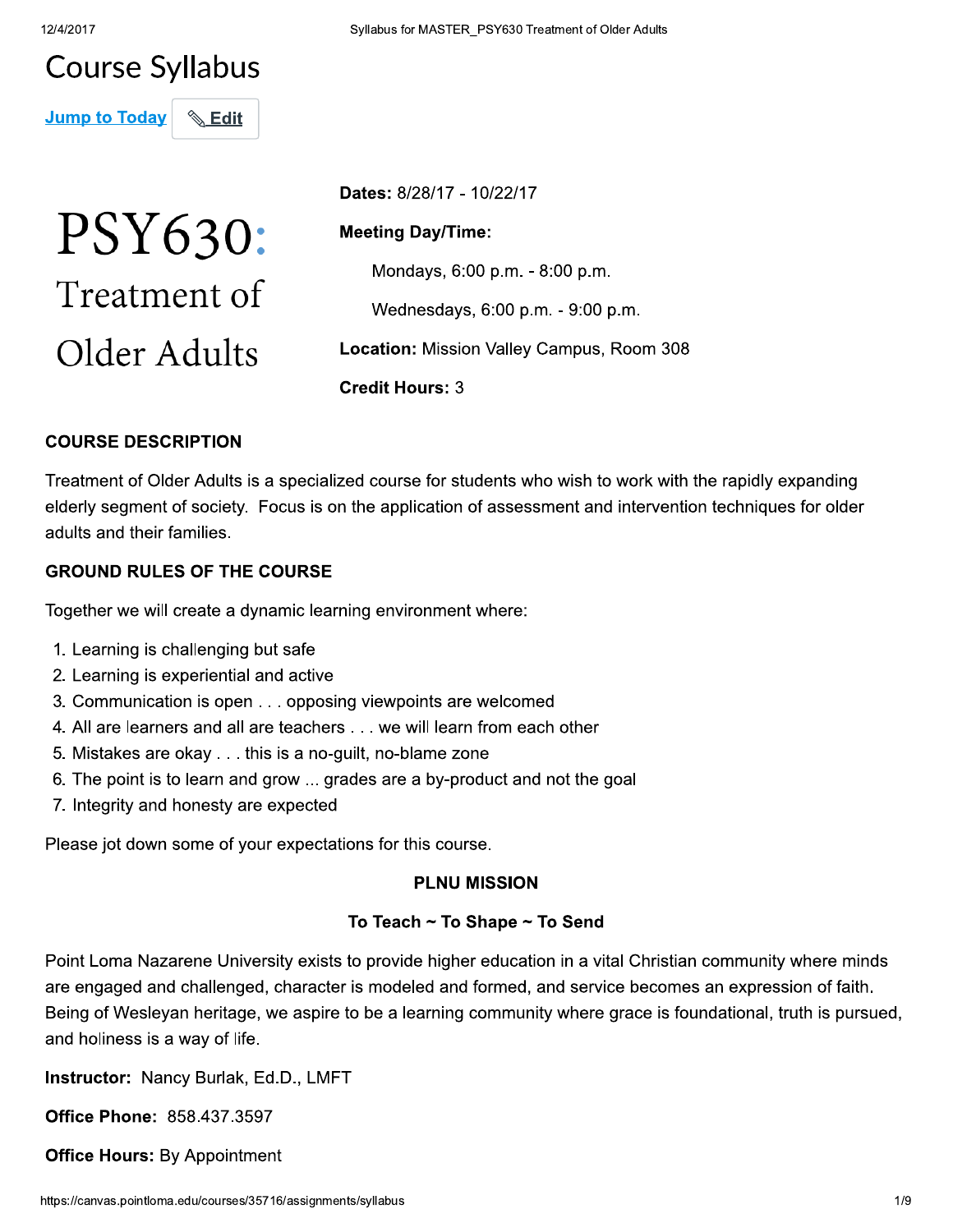Email: nburlak@pointloma.edu (mailto:nburlak@pointloma.edu)



# **REQUIRED TEXTS AND RECOMMENDED RESOURCES**

Hooyman, N. R. & Kiyak, A. (2010). Social Gerontology: A Multidisciplinary Perspective. 9th Edition. Upper Saddle River, NJ: Pearson Education.

### **ADDITIONAL READINGS**

American Psychological Association. (2010). Publication Manual of the American Psychological Association, 6<sup>th</sup> Edition. Washington, DC: American Psychological Association.

# **PROGRAM LEARNING OUTCOMES**

The core curriculum of the MACC program will develop students with these key outcomes:

- Students will articulate a clear, accurate understanding of their professional identity as either an LMFT or LPCC, or both.
- Students will demonstrate knowledge of the fundamental domains in their selected area of specialization, in professional clinical counseling (i.e., foundations; counseling prevention, and intervention, diversity and advocacy; assessment; research & evaluation; and diagnosis) or marriage and family therapy (i.e., human development, family dynamics, systemic thinking, interactional theories, traditional and contemporary marriage and family theories, research and cultural context).
- Students will demonstrate ability to apply relevant research and evaluation models in practice of clinical counseling.
- Students will demonstrate skills and practices of clinical counseling in the delivery of mental health services (e.g., assessment, diagnosis, treatment, termination, documentation, and ethical practice).
- Students will deliver mental health services with multicultural competence and sensitivity.
- Students will demonstrate ability to integrate faith with clinical counseling practice in clinically appropriate, culturally sensitive, and ethical manner.

# **COURSE LEARNING OUTCOMES**

After completing this course, you should be able to:

| <b>Student Learning Outcome</b>                                                           | <b>Objective</b>                                                     | <b>Assignment Used to</b><br><b>Assess</b>                        |
|-------------------------------------------------------------------------------------------|----------------------------------------------------------------------|-------------------------------------------------------------------|
| Students will become<br>knowledgeable about the various<br>social aspects of gerontology. | Demonstrate the various social and<br>developmental aspects of aging | Classroom<br>discussion<br>Midterm<br>Classroom Case<br>vignettes |
| Students will become<br>knowledgeable of the terminology,<br>criteria for diagnosis.      | Demonstrating knowledge of the<br>diagnostic criteria based on DSM5  | Classroom<br>discussion                                           |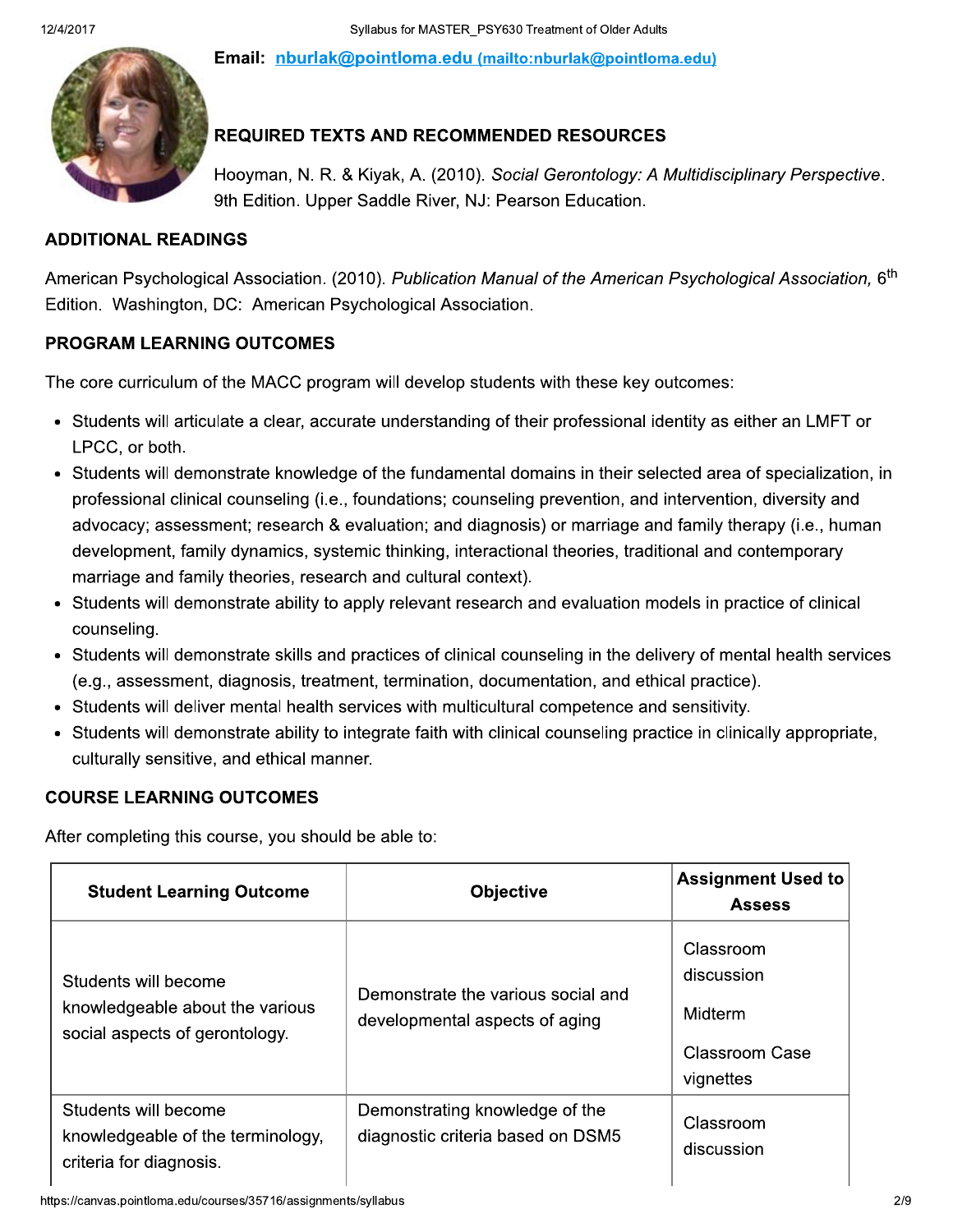|                                                                                                                         |                                                                                                                                              | Classroom case<br>vignettes                    |
|-------------------------------------------------------------------------------------------------------------------------|----------------------------------------------------------------------------------------------------------------------------------------------|------------------------------------------------|
| Students will develop basic skills for<br>presenting a case to peers such as<br>in a treatment team                     | Demonstrate the ability to organize<br>various data and conceptualize and<br>present a client concisely with diagnosis<br>with DSM5 Criteria | <b>Class Case</b><br>presentation              |
| Students will demonstrate basic<br>knowledge of the DSM5, criteria for<br>diagnostic groups related to older<br>adults. | To be familiar with the DSM 5, major<br>sections, various instruments within the<br>diagnostic criteria                                      | <b>Final Test</b>                              |
| Students will demonstrate cultural<br>considerations of symptom<br>presentation and cultural<br>awareness.              | Discuss how symptoms may present in<br>different cultures and potential biases to<br>be aware of and avoid                                   | Classroom<br>discussion and case<br>vignettes. |

# **COURSE REQUIREMENTS**

#### 1. Exam

a) Description: This course requires the successful completion of an exam (a mid-term). It is important that each student determine, on an individual basis, the appropriate amount of time needed to study for the exam. This exam comprises 25% of your final grade.

b) Requirements: The exam will cover the assigned readings, lectures, and any other material presented in class (e.g., audio and video presentations, as well as handouts). The course calendar indicates, in more specific detail, the readings and other assignments that will be covered on each exam.

c) Style Standard: The exam will consist of multiple choice questions, and the final will include a case presentation designed to facilitate your ability to use and recognize the DSM-5 diagnostic categories and treatments often seen in older adults.

#### 2. Vignettes

a) Description: There are two specific vignettes that you will complete, demonstrating your ability to make a diagnosis using DSM-5 criteria, as well as your ability to recognize symptoms and environmental stressors for older adults. You will provide a case conceptualization of the vignette and discuss they modality of treatment you might use for the vignette. The two vignettes are 20% of your grade.

#### 3. Final Case Presentation

As a therapist, you will be presenting cases in treatment team meetings, utilization reviews, and in supervision. A clinician needs to be able to conceptualize their client's presenting problem, differential diagnosis, precipitating factors, treatment plan and present these aspects in a clear and concise manner for other therapists and providers. To assist in building this skill involving older adults, you will choose from various given vignettes. You will provide a case conceptualization, determine a primary and secondary diagnosis, list any medications you believe the psychiatrist might prescribe for your patient, administer an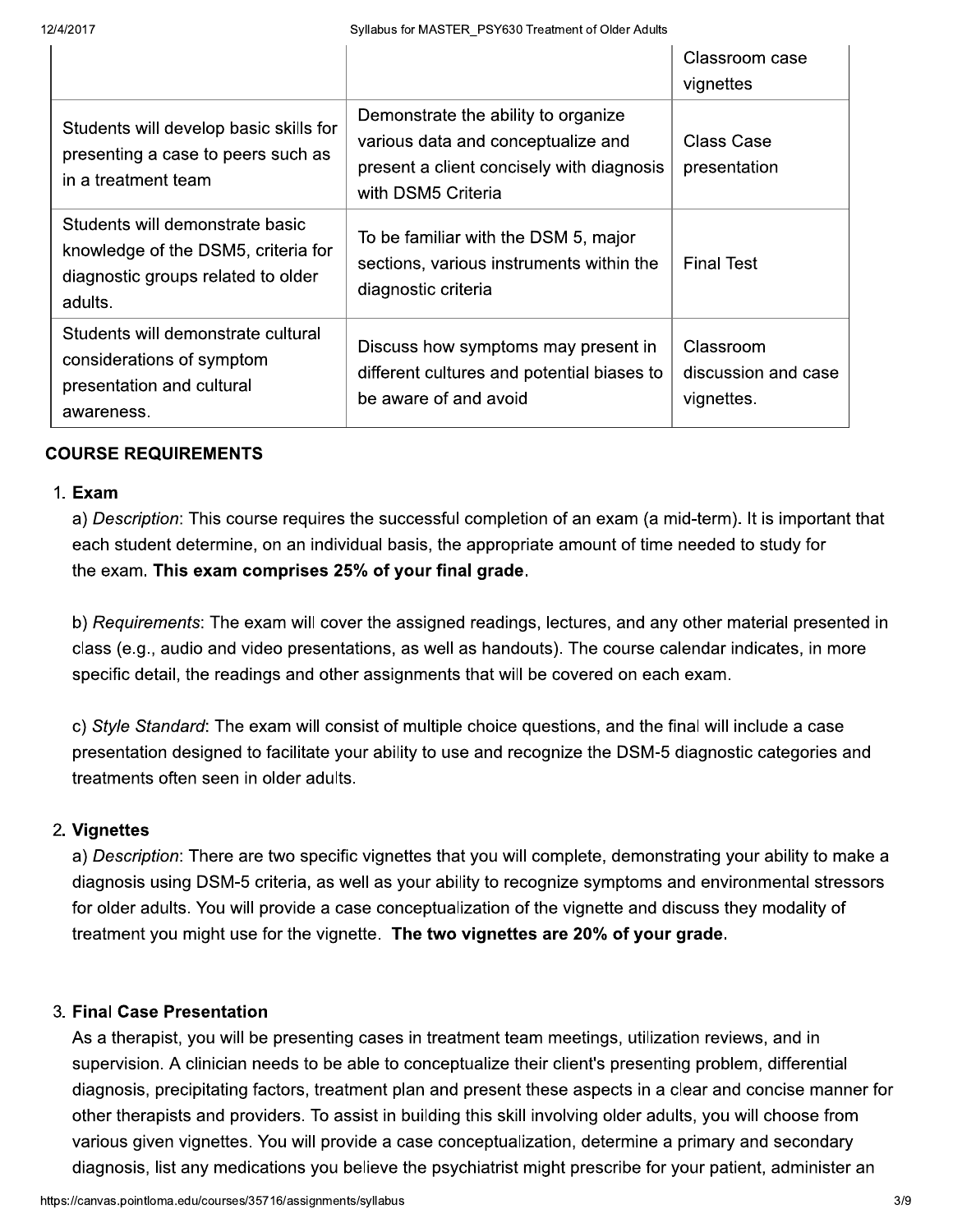appropriate psychological inventory, role play a session with your client using a model of treatment discussed in class, create a treatment plan and a discharge plan with resources for your client. This final project comprises 25% of your final grade.

| Case / Diagnostic Presentation / Grading Criteria                                               | <b>Maximum Points</b> |
|-------------------------------------------------------------------------------------------------|-----------------------|
| Case conceptualization- Vignette modification                                                   | 10                    |
| Diagnosis is supported by DSM 5 with differential diagnosis<br>considered                       | 15                    |
| Modality of treatment and tools used                                                            | 10                    |
| Medications psychiatrist might use, and your supporting thoughts<br>as to why                   | 5                     |
| Treatment planning with resources-Consider any safety concerns<br>you may have for your patient | 10                    |
| Teamwork on presentation                                                                        | 10                    |
| Total:                                                                                          | 60                    |

# 4. Diagnosis Presentations

Students will evaluate a case study using diagnostic questions to demonstrate the ability to present a diagnosis; to use the DSM 5; to demonstrate critical thinking related to how the diagnosis might be different for older adults and any special considerations you would have based on some of the information you have learned in class and to determine possible treatments for these diagnoses. The class will be divided into groups to address the following topics: Depression and Anxiety, Serious Mental Illness - Bipolar D/O and Schizophrenia, and Personality Disorders. This group presentation is 10% of your final grade.

# 5. Written Assignments

Students will complete several written assignments as assigned in the modules in addition to the main course assignments. The written assignments are 10% of your final grade.

#### 6. Participation

You are an important part of this course, without you the course becomes about just a book and assignments. For this reason, **participation is 10% of your final grade**. I encourage you to ask questions, share ideas and make this class an interactive experience. You will learn more and find the class more interesting if you participate and share your experiences. As this course is an adjunct to your clinical placement, participation is considered a key component of the learning experience. Students are required to share clinical concerns, clinical insights, questions, and successes as aspects of class participation. If a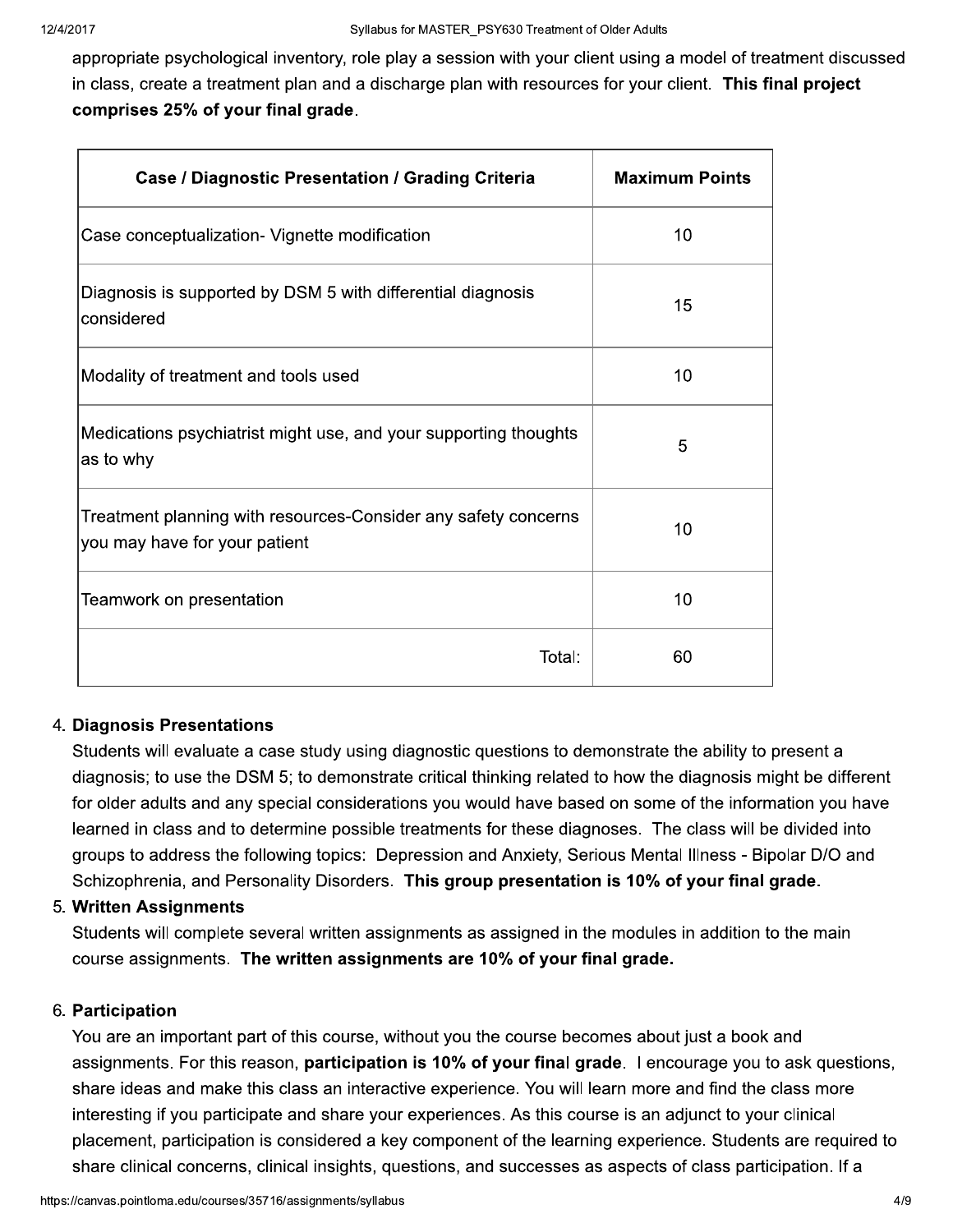student is absent more than 2 times from class, five points will be deducted from the participation points. Two tardies are equivalent to one absence.

#### **APA Papers**

All papers written in the Graduate Counseling program should be in APA style. Here are some helpful websites to help you write and format your paper:

- APA Style Essentials Prof. Degelman Vanguard University (http://www.vanguard.edu/psychology/faculty/douglas-degelman/apa-style/)
- Downloadable APA Style Helper: APA for Psychology (http://www.docstyles.com/apaguide.html)
- Psychology with Style: A Hypertext Writing Guide (http://www.uwsp.edu/psych/APA4b.htm)
- The OWL at Purdue: APA Style (https://owl.english.purdue.edu/owl/section/2/10/)  $\bullet$

All papers should include the following sections unless indicated otherwise:

- 1. Title page
- 2. Abstract
- 3. Main body with headings
- 4. Reference page

Please check the APA Manual or the websites for further formatting helps.

This course meets PLNU and WASC credit hour policy requirements for contact hours as evidenced by the table below (3 credit units):

| <b>Assignments</b>                                  | <b>Pre-Course</b><br><b>Hours</b> | <b>Course</b><br><b>Hours</b> | <b>Post-Course</b><br><b>Hours</b> |
|-----------------------------------------------------|-----------------------------------|-------------------------------|------------------------------------|
| Face-to-face Class Sessions                         |                                   | 40                            |                                    |
| Online Participation in forums,<br>groups, etc.     | 5                                 |                               | 5                                  |
| Reading                                             | 10                                | 5                             | 10                                 |
| Writing                                             |                                   | 10                            | 20                                 |
| Other Assignments and Learning<br><b>Activities</b> | 5                                 | 5                             | 5                                  |
| <b>Exams &amp; Quizzes</b>                          | 4                                 | 5                             | 5                                  |
|                                                     | 24                                | 65                            | 45                                 |
| <b>TOTAL HOURS</b>                                  |                                   |                               | 134                                |

# **ASSESSMENT AND GRADING**

| <b>Assignments</b>             | <b>Points</b> |
|--------------------------------|---------------|
| Written Assignment (Interview) | 50            |
| Written Assignment (Obituary)  | 20            |
| Mid-Term Exam                  | 50            |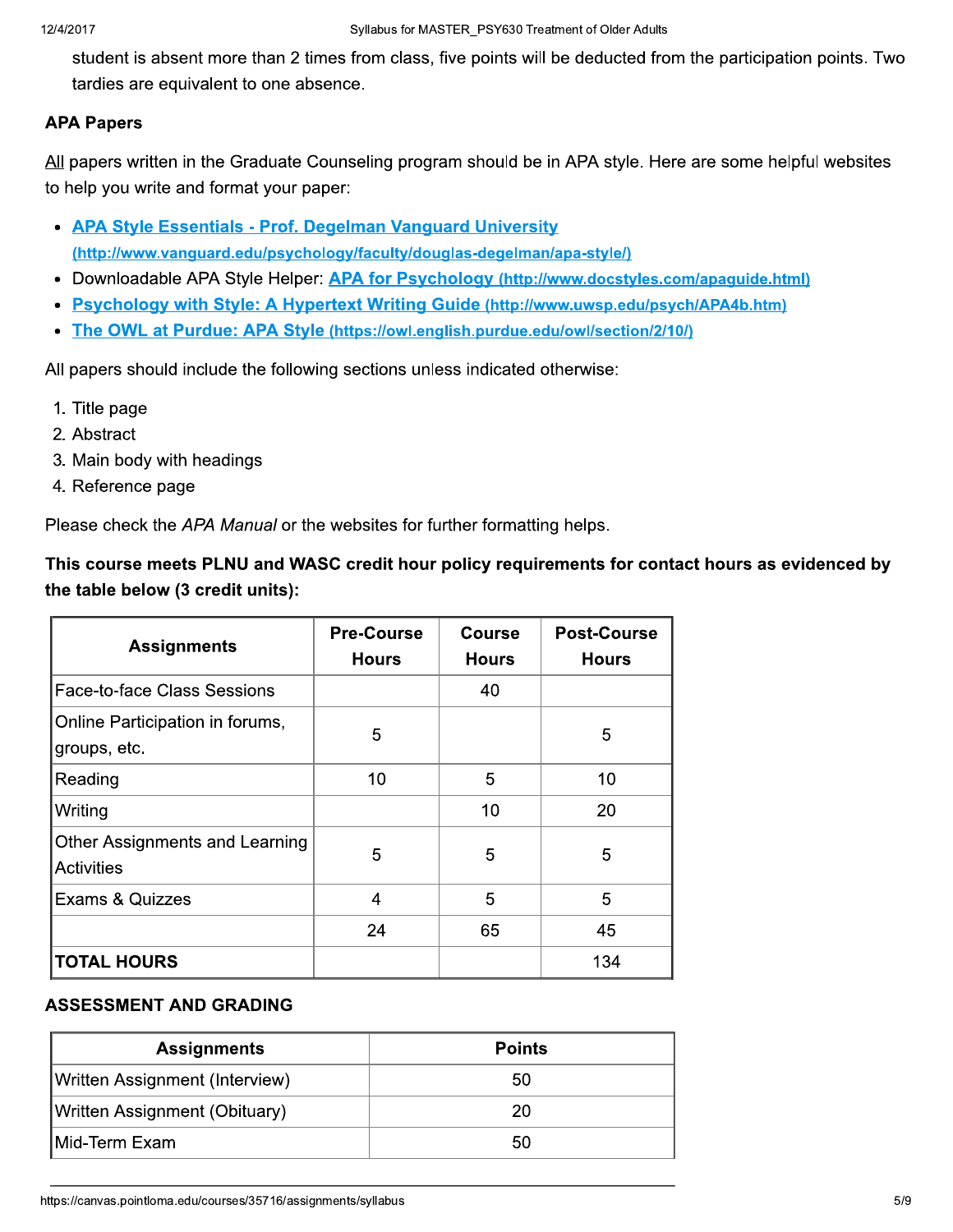017 Syllab bus for MASTER\_PSY630 Treatment of Older Adults

| <b>Assignments</b>             | <b>Points</b> |
|--------------------------------|---------------|
| Final Project Presentation     | 60            |
| Two vignettes (20 points each) | 40            |
| Diagnoses Presentation         | 50            |
| Participation                  | 30            |
| Total:                         | 300           |

# **GRADE SCALE**

| <b>Grade Scale Based on Percentage of Points Earned</b> |           |           |               |             |
|---------------------------------------------------------|-----------|-----------|---------------|-------------|
| A 93-100                                                | IB+ 87-89 | C+ 77-79  | ID+ 67-69     | $F \leq 59$ |
| A- 90-92                                                | B 83-86   | C 73-76   | D 63-66       |             |
|                                                         | IB-80-82  | IC- 70-72 | $D - 60 - 62$ |             |

Note: Th graduate school, MFT students must maintain a minimum cumulati  $\mathsf{F} \leq 59$ <br>
m cumulative GPA of 3.0 throughout the period<br>
in if a cumulative 3.0 grade-point average is not<br>
be work. MFT students may be disqualified<br>
ed or if they obtain a total of two grades below Chate Scale Based on Te<br>
A 93-100 B+ 87-89 C+ 77<br>
A- 90-92 B 83-86 C 73<br>
B- 80-82 C- 70<br>
Note: In graduate school, MFT students<br>
of their enrollment. Students will be plac<br>
maintained, or when they obtain a grade<br>
from fur  $\rm c$ ed on academic probation if a cumulative 3.0 grade-point average is not  $\overline{P}$   $\leq$  59<br>
Here  $\overline{P}$   $\leq$  59<br>
imum cumulative GPA of 3.0 throughout the pation if a cumulative 3.0 grade-point average<br>
ourse work. MFT students may be disqualifie<br>
intained or if they obtain a total of two g maintained, or when they obtain a grade below a B- in their course work. TNFT students may be disqualified  $\,$  $D + 67-69$   $F \le 59$ <br>  $D \t63-66$ <br>  $D - 60-62$ <br>
aintain a minimum cumulative GPA of 3.0 thro<br>
cademic probation if a cumulative 3.0 grade-po<br>
B- in their course work. MFT students may b<br>
PA is not maintained or if they obtai from further graduate work if a cumulative 3.0 GPA is not maintained or if they obtain a total of two grades below 83-86 C 73-76 D 63-66<br>
80-82 C- 70-72 D- 60-62<br>
chool, MFT students must maintain a minimun<br>
students will be placed on academic probation<br>
they obtain a grade below a B- in their course<br>
work if a cumulative 3.0 GPA is no a B- in their coursework. B-80-82 C-70-72<br> **lote:** In graduate school, MFT students must<br>
of their enrollment. Students will be placed on<br>
naintained, or when they obtain a grade below<br>
com further graduate work if a cumulative 3.0<br>
B- in their cou

# ACADEMIC ACCOMMODATIONS

NOTE: It is your responsibility to maintain your class schedule. Should the need arise to drop this course (personal emergencies, poor performance, etc.); you have the responsibility to first contact the professor. Then if no accommodations can be made, you are responsible to follow through (provided the drop date meets the stated calendar deadline established by the University). ed arise to drop this course<br>
first contact the professor. Then if<br>
ided the drop date meets the<br>
ess (CSS) within the first two<br>
one at (619) 563-2810. You may<br>
iodation information.<br>
Solidar Solidar Solidar Solidar Solid *v* to first contact the professor. Then if<br>covided the drop date meets the<br>invided the drop date meets the<br>incress (CSS) within the first two<br>phone at (619) 563-2810. You may<br>mmodation information.<br>its scheduled day. The

If you have a diagnosed disability, please contact the Center for Student Success (CSS) within the first two  $\,$ weeks of class to demonstrate need and to register for accommodations by phone at (619) 563-2810. You may also ask your academic advisor or program director for any additional accommodation informati dent Success (CSS) within the first two<br>ions by phone at (619) 563-2810. You may<br>al accommodation information.<br>tion **on its scheduled day**. The final<br>w.pointloma.edu/offices/records/class-<br>.<br>for learning, communication, an

# FINAL EXAMINATION POLICY

Successful completion of this class requires taking the final examination **on its scheduled day**. The final examination schedule is posted on the <mark>Class Schedules (https://www.pointloma.edu/offices/records/class-</mark> riy examinations will be ap

# USE OF TECHNOLOGY

activities. Tou if want to m<br>LabTechs to answer ques<br>x2222.<br>https://canvas.pointloma.edu/courses activities. Tou if want to make surf<br>LabTechs to answer questions are<br>(2222.<br>tps://canvas.pointloma.edu/courses/35716/as weeks of class to demonstrate need a<br>also ask your academic advisor or pro<br>FINAL EXAMINATION POLICY<br>Successful completion of this class re<br>examination schedule is posted on th<br>schedules) site. No requests for early<br>USE OF explore the accommodations by phone at (619)<br>
irector for any additional accommodation information<br>
aking the final examination **on its scheduled**<br> **Schedules (https://www.pointloma.edu/office-**<br>
ations will be approved.<br> Point Loma Nazarene University encourages the use of technology for learning, communication, and collaboration. In this course, we will rely on Canvas for accessing course materials, submitting assignments, and Successful completion of this class requires tak<br>examination schedule is posted on the Class S<br>schedules) site. No requests for early examinati<br>USE OF TECHNOLOGY<br>Point Loma Nazarene University encourages th<br>collaboration. collaborating in discussion boards and blogs. We will also use cell phone polling when it enhances our in-class is posted on the **Class Schedules (https://wr**<br>quests for early examinations will be approved<br>**GY**<br>University encourages the use of technology<br>ourse, we will rely on Canvas for accessing c<br>sion boards and blogs. We will al activities. You'll want to make sure you are comfortable with these tools, so take advantage of our computer i schedules) site. No requests for<br>USE OF TECHNOLOGY<br>Point Loma Nazarene Universit<br>collaboration. In this course, we<br>collaborating in discussion boar<br>activities. You'll want to make s<br>LabTechs to answer questions<br>x2222. Lab lechs to answer questions and help you with any technology issues. You may also call the Help Desk at use of technology for learning, communicationas for accessing course materials, submitting<br>will also use cell phone polling when it enhar<br>ortable with these tools, so take advantage of<br>any technology issues. You may also c XZZZZ. Point Loma Nazarene Univer<br>
collaboration. In this course,<br>
collaborating in discussion be<br>
activities. You'll want to make<br>
LabTechs to answer question<br>
x2222.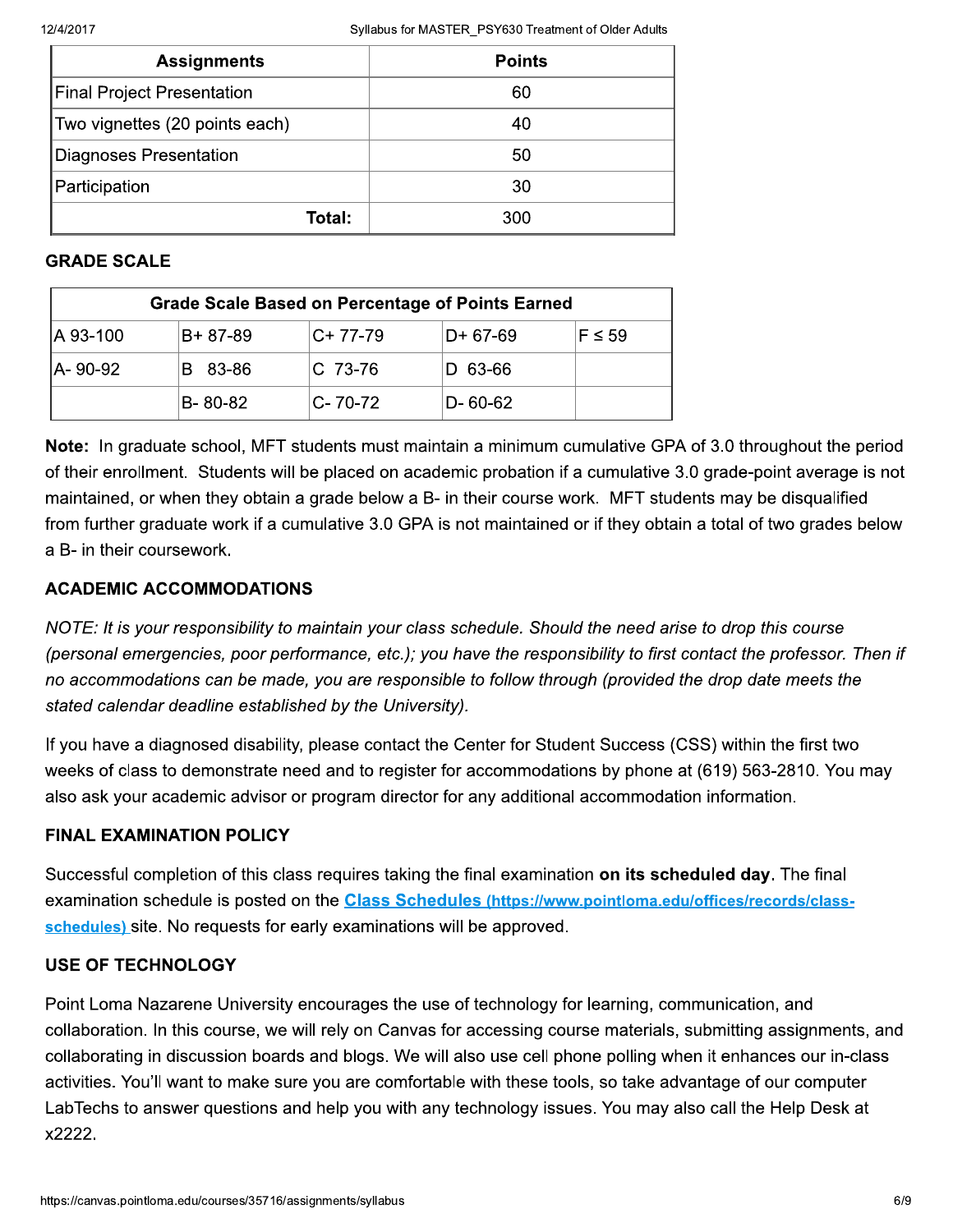You are welcome to bring your laptop, IPad, and/or cell phone to class, which we will utilize during many class sessions—but piease make sure you use them appropriately an distraction or disruption while class is in session, I will simply invite you to no longer bring it to class.

# PLNU ACADEMIC HONESTY POLICY

R\_PSY630 Treatment of Older Adults<br>
I phone to class, which we will utilize during many oriately and responsibly. **If a tech tool becomes a**<br> **I will simply invite you to no longer bring it to c.**<br>
ing original work and by Students should demonstrate academic honesty by doing original work and by giving appropriate credit to the  $\,$ ideas of others. As stated in the university catalog, "Academic dishonesty is the act of presenting information, You are welcome to bring your laptop<br>sessions—but please make sure you<br>distraction or disruption while clas<br>PLNU ACADEMIC HONESTY POLIC<br>Students should demonstrate academ<br>ideas of others. As stated in the unive<br>ideas, and/ ideas, and/or concepts as one's own when in reality they are the results of another person's creativity an **ool becomes a**<br>**ger bring it to class.**<br>propriate credit to the<br>esenting information,<br>n's creativity and effort.<br>lent behavior on<br>has been detected may<br>se." See Academic Such acts include plagiarism, copying of class assignments, and copying or other fraudulent behavior on  $\,$ examinations. A faculty member who believes a situation involving academic dishonesty has been detected may l **PLNU ACADEMIC HONESTY POL**<br>Students should demonstrate acade<br>ideas of others. As stated in the univ<br>ideas, and/or concepts as one's owr<br>Such acts include plagiarism, copyir<br>examinations. A faculty member whe<br>assign a fail assign a falling grade for a) that particular assignment or examination, and/or b) the course." See Academic  $\,$ book and by giving appropriate credit to the<br>
nesty is the act of presenting information,<br>
ults of another person's creativity and effort.<br>
bying or other fraudulent behavior on<br>
cademic dishonesty has been detected may<br>
n Students should demonstrate academic honesty by doing original work and by giving appropriate credideas of others. As stated in the university catalog, "Academic dishonesty is the act of presenting informulaes, and/or conc

# **SPIRITUAL CARE**

A cornerstone of a PLNU equcation is neiping students realize their mental, physical, social, moral, and spiritual ideals. Understanding and living out a personal commitment to faith and our vvesleyan heritage are means for l examinations. A faculty mem<br>assign a failing grade for a) t<br>Policies in the **current PLNL**<br>**SPIRITUAL CARE**<br>A cornerstone of a PLNU ed<br>ideals. Understanding and liv<br>achieving self-worth and und<br>to build skills and habits i achieving seif-worth and understanding, the motivation for building a just social  $\,$ nination, and/or b) the course." See Academic<br> **a.edu/**) for full text.<br>
their mental, physical, social, moral, and spiritual<br>
of faith and our Wesleyan heritage are means for<br>
ding a just social order. Students receive su to bulla skills and nabits in spiritual formation that motivate a life of service which is lifetime. PLNU encourages ma.edu/) for full text.<br>
Evention the social, moral, and spiritual<br>
to faith and our Wesleyan heritage are means for<br>
uilding a just social order. Students receive support<br>
life of service which is lifetime. PLNU encourage community engagement among students, faculty, and staff that honors service to others as an expression of that A cornerstone of a PLNU education<br>ideals. Understanding and living ou<br>achieving self-worth and understan<br>to build skills and habits in spiritual<br>community engagement among stu<br>commitment. There are resources if<br>**Student Sp** re resources for your Christian faith journey available at <mark>Graduate and Professional</mark> A cornerstone of a PLNU education is helping students realize their mental, physical, social, moral, and spiritual ideals. Understanding and living out a personal commitment to faith and our Wesleyan heritage are means for lents, faculty, and staff that honors service to the proof of the proof of the proof of the proof of the proof of the profession of the proof of the proof of the proof of the proof of the proof of the proof of the proof of

# PLNU COPYRIGHT POLICY

# **COURSE SCHEDULE AND ASSIGNMENTS**

|             | violate the law. | Point Loma Nazarene University, as a non-profit educational institution, is entitled by law to use materials<br>protected by the US Copyright Act for classroom education. Any use of those materials outside the class may |         |                   |
|-------------|------------------|-----------------------------------------------------------------------------------------------------------------------------------------------------------------------------------------------------------------------------|---------|-------------------|
|             |                  | <b>COURSE SCHEDULE AND ASSIGNMENTS</b>                                                                                                                                                                                      |         |                   |
|             |                  | Course schedule, topics, evaluation and assignments may be changed at the instructor's discretion.                                                                                                                          |         |                   |
| <b>Date</b> | <b>Day</b>       | <b>Topic</b>                                                                                                                                                                                                                | Chapter | <b>Assignment</b> |
| Week 1:     |                  |                                                                                                                                                                                                                             |         |                   |
|             |                  | <b>Hooyman- Social Gerontology</b>                                                                                                                                                                                          |         |                   |
| 8/28        | <b>Monday</b>    | <b>Attitudes About Aging</b>                                                                                                                                                                                                | 182     |                   |
| 8/30        | Wednesday        | Theories on Aging                                                                                                                                                                                                           | 3 & 8   |                   |
| Week 2:     |                  |                                                                                                                                                                                                                             |         |                   |
|             |                  | Holiday - Enjoy your time                                                                                                                                                                                                   |         |                   |
|             |                  | https://canvas.pointloma.edu/courses/35716/assignments/syllabus                                                                                                                                                             |         |                   |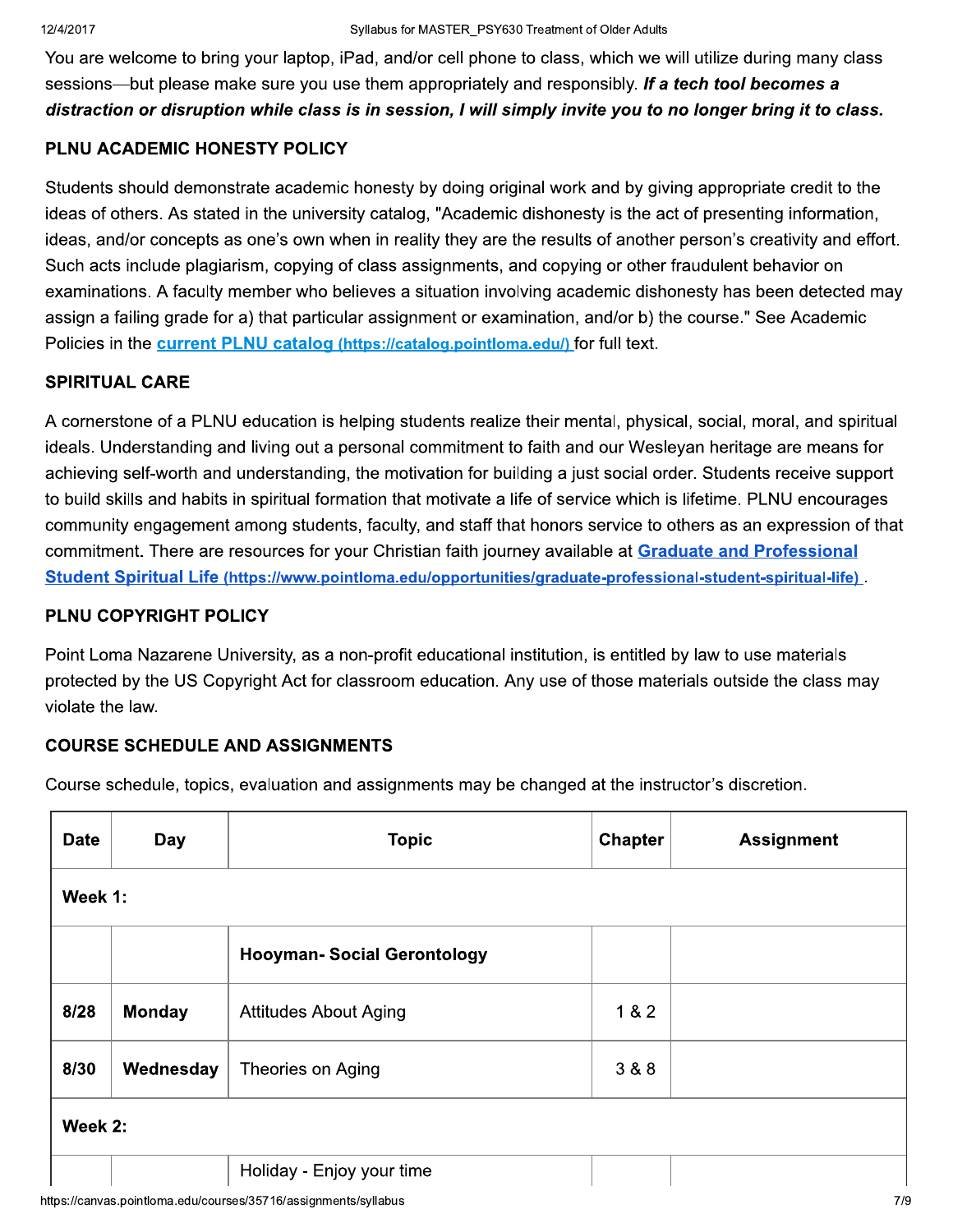#### 12/4/20

| <b>Monday</b><br>Wednesday<br><b>Monday</b><br>Wednesday<br><b>Monday</b> | Research and Successful Aging<br>Working With Older Adults, What is<br>Different?<br>Peers, Love, Intimacy, and Sexuality in Old<br>Age | $\overline{4}$<br>5 & 6<br>7 & 9 |                                         |
|---------------------------------------------------------------------------|-----------------------------------------------------------------------------------------------------------------------------------------|----------------------------------|-----------------------------------------|
|                                                                           |                                                                                                                                         |                                  |                                         |
|                                                                           |                                                                                                                                         |                                  |                                         |
|                                                                           |                                                                                                                                         |                                  |                                         |
|                                                                           |                                                                                                                                         |                                  |                                         |
|                                                                           |                                                                                                                                         |                                  |                                         |
|                                                                           |                                                                                                                                         |                                  |                                         |
|                                                                           | Pharmacology and adverse drug reactions                                                                                                 |                                  |                                         |
| Wednesday                                                                 | Spirituality, Death, Dying, Bereavement and<br>Widowhood                                                                                | 13                               | <b>Written Assignment</b><br>(Obituary) |
|                                                                           |                                                                                                                                         |                                  |                                         |
|                                                                           | Mid Term                                                                                                                                |                                  | Written Assignment<br>(Interview)       |
|                                                                           | Treatment and Psychological Inventories                                                                                                 |                                  | Vignette 1                              |
|                                                                           |                                                                                                                                         |                                  |                                         |
|                                                                           | <b>Personality Disorders</b>                                                                                                            |                                  | Vignette 2                              |
|                                                                           | Depression/Anxiety- Group 1 Presentations                                                                                               |                                  | Presentation                            |
|                                                                           |                                                                                                                                         |                                  |                                         |
|                                                                           | Serious Mental Illness (Bipolar and<br>Schizophrenia) - Group 2 Presentations                                                           |                                  | Presentation                            |
|                                                                           | <b>Personality Disorders - Group 3</b><br>Presentations                                                                                 |                                  | Presentation                            |
|                                                                           | Borderline, Antisocial, Histrionic                                                                                                      |                                  |                                         |
|                                                                           |                                                                                                                                         |                                  |                                         |
|                                                                           | <b>Monday</b><br>Wednesday<br><b>Monday</b><br>Wednesday<br><b>Monday</b><br>Wednesday                                                  |                                  |                                         |